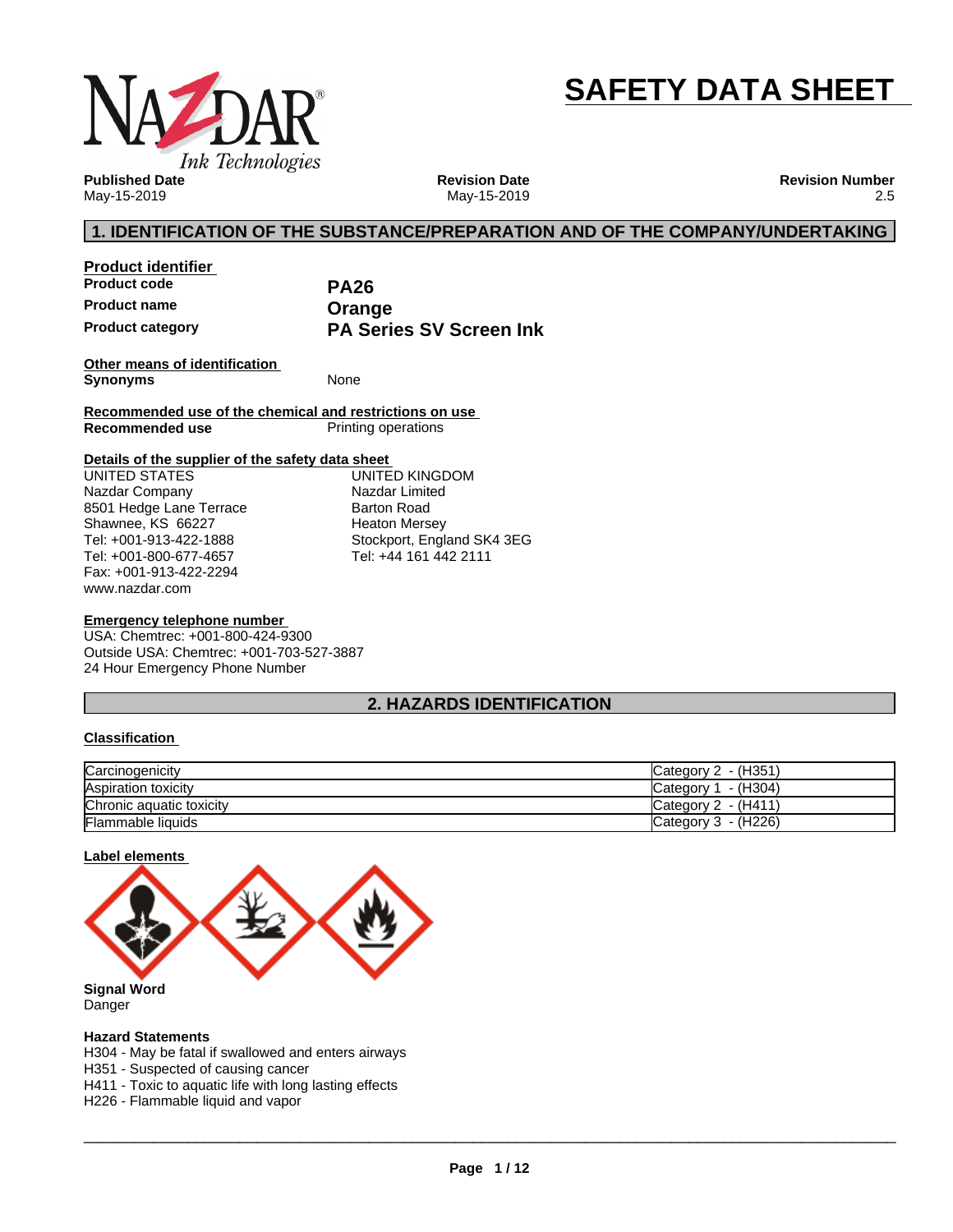#### **Precautionary Statements**

P202 - Do not handle until all safety precautions have been read and understood

P280 - Wear protective gloves/protective clothing/eye protection/face protection

P308 + P313 - IF exposed or concerned: Get medical advice/attention

P273 - Avoid release to the environment

P331 - Do NOT induce vomiting

P233 - Keep container tightly closed

P403 + P235 - Store in a well-ventilated place. Keep cool

P210 - Keep away from heat, hot surfaces, sparks, open flames and other ignition sources. No smoking

#### **Hazards not otherwise classified (HNOC)**

Causes mild skin irritation. Toxic to aquatic life.

### **3. COMPOSITION/INFORMATION ON INGREDIENTS**

#### **Mixture**

| Component                                  | <b>CAS-No</b>       | Weight %  | <b>Trade</b>  | <b>Note</b> |
|--------------------------------------------|---------------------|-----------|---------------|-------------|
|                                            |                     |           | <b>Secret</b> |             |
| Solvent naphtha, petroleum, heavy aromatic | 64742-94-5          | $30 - 60$ |               |             |
| Solvent naphtha, petroleum, light aromatic | 64742-95-6          | 1 - 5     | $\star$       |             |
| Titanium dioxide                           | 13463-67-7          | - 5       | $\star$       |             |
| Naphthalene (constituent)                  | $91 - 20 - 3$       | - 5       | $\star$       |             |
| Xylenes (o-, m-, p- isomers)               | 1330-20-7           | - 5       | $\star$       |             |
| $1,2,4$ -Trimethylbenzene (constituent)    | $95 - 63 - 6$       | 1 - 5     | $\star$       |             |
| Ethyl benzene (constituent)                | $100 - 41 - 4$      | $<$ 1     | $\star$       |             |
| 2-Methylnaphthalene (constituent)          | $91 - 57 - 6$       | $\leq$ 1  | $\star$       |             |
| Cumene (constituent)                       | 98-82-8             | < 0.5     | $\star$       |             |
| Surfactant                                 | <b>Trade Secret</b> | < 0.5     | $\star$       |             |

\*The exact percentage (concentration) of composition has been withheld as a trade secret.

*Note 1. Type of chemical: Constituent*

### **4. FIRST AID MEASURES**

#### **Description of first aid measures**

| <b>General Advice</b> | Show this safety data sheet to the doctor in attendance.                                                                                                                                     |
|-----------------------|----------------------------------------------------------------------------------------------------------------------------------------------------------------------------------------------|
| <b>Eve Contact</b>    | Immediately flush with plenty of water. After initial flushing, remove any contact lenses and<br>continue flushing for at least 15 minutes. Get medical attention if irritation develops and |
|                       | persists.                                                                                                                                                                                    |
| <b>Skin Contact</b>   | Wash off immediately with soap and plenty of water for at least 15 minutes. Remove                                                                                                           |
|                       | contaminated clothing. If irritation (redness, rash, blistering) develops, get medical attention.                                                                                            |
| <b>Inhalation</b>     | Remove person to fresh air and keep comfortable for breathing. If breathing is irregular or<br>stopped, administer artificial respiration. Get medical attention immediately.                |
| <b>Ingestion</b>      | Do NOT induce vomiting. Never give anything by mouth to an unconscious person. Call a<br>physician or poison control center immediately.                                                     |
|                       |                                                                                                                                                                                              |

**Most important symptoms and effects, both acute and delayed**

None under normal use conditions.

#### **Indication of any immediate medical attention and special treatment needed**

**Notes to Physician** Treat symptomatically.

### **5. FIRE-FIGHTING MEASURES**

#### **Suitable Extinguishing Media**

Foam. Carbon dioxide (CO2). Dry chemical. Water spray. Use extinguishing measures that are appropriate to local circumstances and the surrounding environment.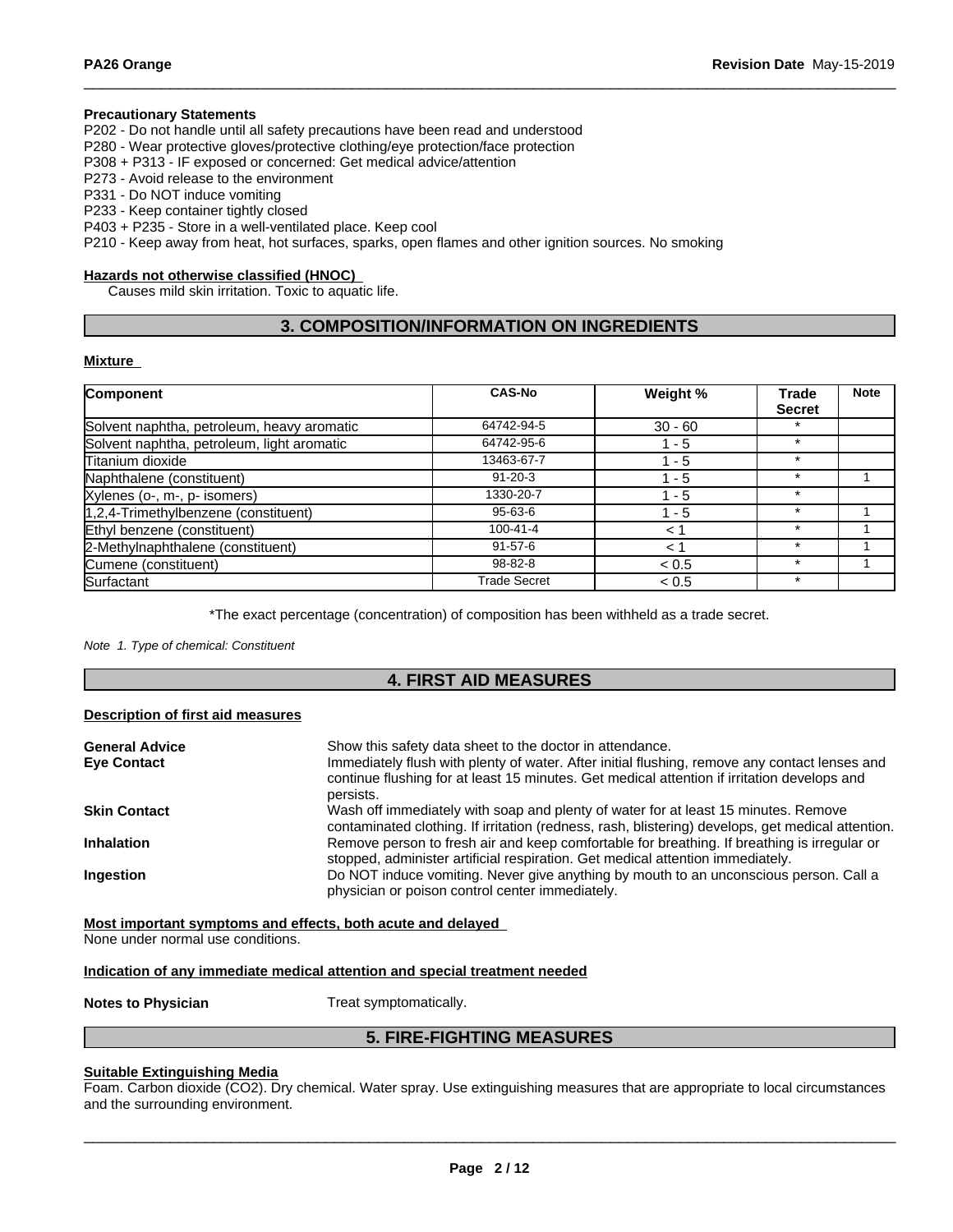#### **Unsuitable Extinguishing Media**

No information available.

#### **Specific Hazards Arising from the Chemical**

Thermal decomposition can lead to release of irritating gases and vapors. May emit toxic fumes under fire conditions.

#### **Protective Equipment and Precautions for Firefighters**

As in any fire, wear self-contained breathing apparatus pressure-demand, MSHA/NIOSH (approved or equivalent) and full protective gear. Cool containers / tanks with water spray. Sealed containers may rupture when heated.

### **6. ACCIDENTAL RELEASE MEASURES**

#### **Personal precautions, protective equipment and emergency procedures**

**Personal Precautions** Remove all sources of ignition. Ventilate the area. Avoid contact with eyes, skin and clothing. Avoid breathing dust or vapor. Evacuate personnel to safe areas. Keep people away from and upwind of spill/leak.

#### **Environmental precautions**

Prevent product from entering drains. Prevent further leakage or spillage if safe to do so. Keep out of drains, sewers, ditches and waterways. Local authorities should be advised if significant spillages cannot be contained.

#### **Methods and material for containment and cleaning up**

Contain spillage, and then collectwith non-combustible absorbent material, (e.g. sand, earth, diatomaceous earth, vermiculite) and place in container for disposal according to local / national regulations (see section 13). Use clean non-sparking tools to collect absorbed material.

### **7. HANDLING AND STORAGE**

#### **Precautions for safe handling**

**Handling** Use personal protective equipment as required. Do not eat, drink or smoke when using this product. Ensure adequate ventilation.

#### **Conditions for safe storage, including any incompatibilities**

| <b>Storage</b> | Keep containers tightly closed in a dry, cool and well-ventilated place. Keep away from<br>open flames, hot surfaces and sources of ignition. Keep container closed when not in use.<br>Keep out of the reach of children. |
|----------------|----------------------------------------------------------------------------------------------------------------------------------------------------------------------------------------------------------------------------|
|                |                                                                                                                                                                                                                            |

**Incompatible Products** Strong acids. Strong bases. Strong oxidizing agents. Reducing agent.

### **8. EXPOSURE CONTROLS/PERSONAL PROTECTION**

#### **Control parameters**

#### **Exposure limits**

| Component                         | <b>ACGIH TLV</b>         |
|-----------------------------------|--------------------------|
| Titanium dioxide                  | TWA: $10 \text{ mg/m}^3$ |
| 13463-67-7                        |                          |
| Naphthalene (constituent)         | TWA: 10 ppm              |
| 191-20-3                          | <b>ISkin</b>             |
| Xylenes (o-, m-, p- isomers)      | TWA: 100 ppm             |
| 1330-20-7                         | STEL: 150 ppm            |
| Ethyl benzene (constituent)       | TWA: 20 ppm              |
| 100-41-4                          |                          |
| 2-Methylnaphthalene (constituent) | TWA: 0.5 ppm             |
| 191-57-6                          | <b>ISkin</b>             |
| Cumene (constituent)              | TWA: 50 ppm              |
| 98-82-8                           |                          |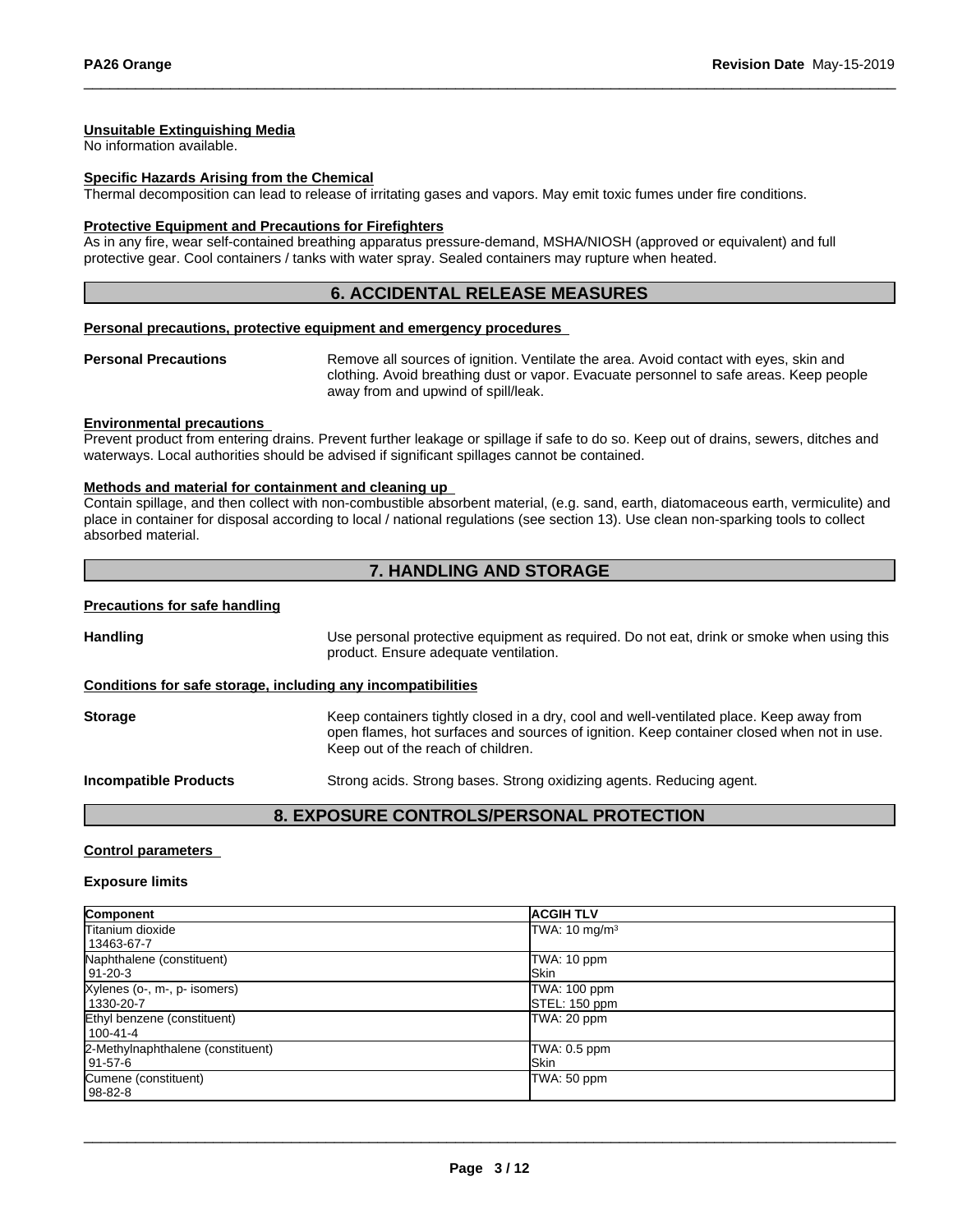| Component                    | <b>OSHA PEL</b>                      |
|------------------------------|--------------------------------------|
| Titanium dioxide             | TWA: 15 mg/m <sup>3</sup> total dust |
| 13463-67-7                   |                                      |
| Naphthalene (constituent)    | TWA: 10 ppm                          |
| 191-20-3                     | TWA: $50 \text{ mg/m}^3$             |
| Xylenes (o-, m-, p- isomers) | TWA: 100 ppm                         |
| 1330-20-7                    | TWA: $435 \text{ mg/m}^3$            |
| Ethyl benzene (constituent)  | TWA: 100 ppm                         |
| 100-41-4                     | TWA: $435 \text{ mg/m}^3$            |
| Cumene (constituent)         | TWA: 50 ppm                          |
| 98-82-8                      | TWA: 245 mg/m <sup>3</sup>           |
|                              | <b>Skin</b>                          |

| Component                    | <b>OSHA PEL (vacated)</b>            |
|------------------------------|--------------------------------------|
| Titanium dioxide             | TWA: 10 mg/m <sup>3</sup> total dust |
| 13463-67-7                   |                                      |
| Naphthalene (constituent)    | TWA: 10 ppm                          |
| $91 - 20 - 3$                | TWA: 50 mg/m <sup>3</sup>            |
|                              | STEL: 15 ppm                         |
|                              | STEL: 75 mg/m <sup>3</sup>           |
| Xylenes (o-, m-, p- isomers) | TWA: 100 ppm                         |
| 1330-20-7                    | TWA: 435 mg/m <sup>3</sup>           |
|                              | STEL: 150 ppm                        |
|                              | STEL: 655 mg/m <sup>3</sup>          |
| Ethyl benzene (constituent)  | TWA: 100 ppm                         |
| $100 - 41 - 4$               | TWA: 435 mg/m <sup>3</sup>           |
|                              | STEL: 125 ppm                        |
|                              | STEL: 545 mg/m <sup>3</sup>          |
| Cumene (constituent)         | TWA: 50 ppm                          |
| $98 - 82 - 8$                | TWA: 245 mg/m <sup>3</sup>           |
|                              | Skin                                 |

| Component                         | <b>Ontario TWAEV</b>     |
|-----------------------------------|--------------------------|
| <b>Titanium dioxide</b>           | TWA: $10 \text{ mg/m}^3$ |
| 13463-67-7                        |                          |
| Naphthalene (constituent)         | TWA: 10 ppm              |
| 91-20-3                           | <b>ISkin</b>             |
| Xylenes (o-, m-, p- isomers)      | TWA: 100 ppm             |
| 1330-20-7                         | STEL: 150 ppm            |
| Ethyl benzene (constituent)       | TWA: 20 ppm              |
| 100-41-4                          |                          |
| 2-Methylnaphthalene (constituent) | TWA: 0.5 ppm             |
| l 91-57-6                         | <b>ISkin</b>             |
| Cumene (constituent)              | TWA: 50 ppm              |
| 98-82-8                           |                          |

| Component                    | <b>Mexico OEL (TWA)</b>            |
|------------------------------|------------------------------------|
| lTitanium dioxide            | TWA/VLE-PPT: 10 mg/m <sup>3</sup>  |
| 13463-67-7                   | STEL/PPT-CT: 20 mg/m <sup>3</sup>  |
| Naphthalene (constituent)    | TWA/VLE-PPT: 10 ppm                |
| $91 - 20 - 3$                | TWA/VLE-PPT: 50 mg/m <sup>3</sup>  |
|                              | STEL/PPT-CT: 15 ppm                |
|                              | STEL/PPT-CT: 75 mg/m <sup>3</sup>  |
| Xylenes (o-, m-, p- isomers) | TWA/VLE-PPT: 100 ppm               |
| 1330-20-7                    | TWA/VLE-PPT: 435 mg/m <sup>3</sup> |
|                              | STEL/PPT-CT: 150 ppm               |
|                              | STEL/PPT-CT: 655 mg/m <sup>3</sup> |
| Ethyl benzene (constituent)  | TWA/VLE-PPT: 100 ppm               |
| $100 - 41 - 4$               | TWA/VLE-PPT: 435 mg/m <sup>3</sup> |
|                              | STEL/PPT-CT: 125 ppm               |
|                              | STEL/PPT-CT: 545 mg/m <sup>3</sup> |
| Cumene (constituent)         | TWA/VLE-PPT: 50 ppm                |
| $98 - 82 - 8$                | TWA/VLE-PPT: 245 mg/m <sup>3</sup> |
|                              | STEL/PPT-CT: 75 ppm                |
|                              | STEL/PPT-CT: 365 mg/m <sup>3</sup> |

### **Appropriate engineering controls**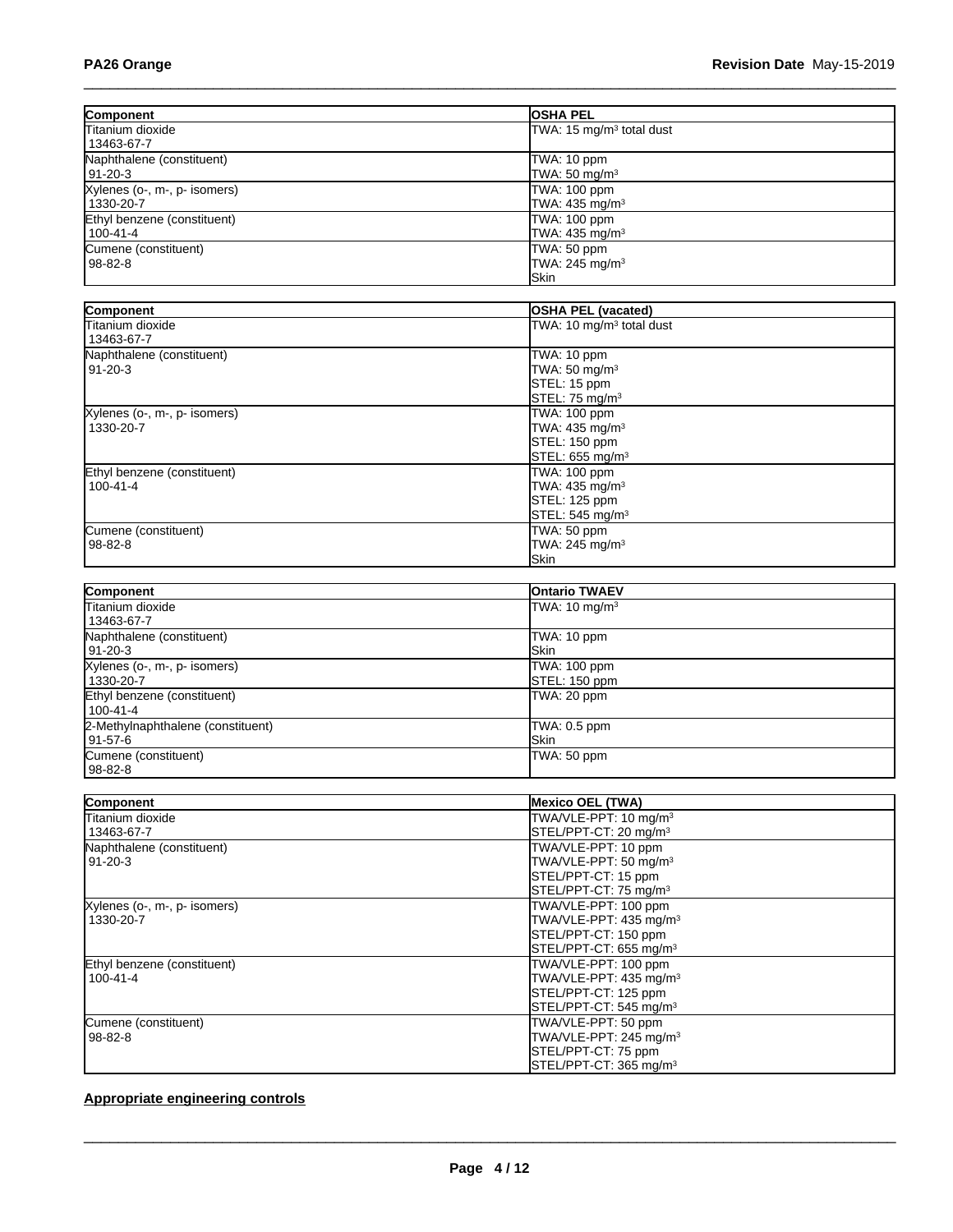| <b>Engineering Measures</b>   | Provide a good standard of general ventilation. Natural ventilation is from doors, windows<br>etc. Controlled ventilation means air is supplied or removed by a powered fan. Users are<br>advised to consider national Occupational Exposure Limits or other equivalent values. In<br>case of insufficient ventilation, wear suitable respiratory equipment.                                                                                                                                                                                                                                                                                                                                                                                                                                                                  |
|-------------------------------|-------------------------------------------------------------------------------------------------------------------------------------------------------------------------------------------------------------------------------------------------------------------------------------------------------------------------------------------------------------------------------------------------------------------------------------------------------------------------------------------------------------------------------------------------------------------------------------------------------------------------------------------------------------------------------------------------------------------------------------------------------------------------------------------------------------------------------|
|                               | Individual protection measures, such as personal protective equipment                                                                                                                                                                                                                                                                                                                                                                                                                                                                                                                                                                                                                                                                                                                                                         |
| <b>Eye/Face Protection</b>    | Wear safety glasses with side shields (or goggles). If splashes are likely to occur:. Wear<br>suitable face shield. Ensure that eyewash stations and safety showers are close to the<br>workstation location.                                                                                                                                                                                                                                                                                                                                                                                                                                                                                                                                                                                                                 |
| <b>Skin Protection</b>        | Wear impervious protective clothing, including boots, gloves, lab coat, apron or coveralls,<br>as appropriate, to prevent skin contact.                                                                                                                                                                                                                                                                                                                                                                                                                                                                                                                                                                                                                                                                                       |
| <b>Hand Protection</b>        | Chemical resistant protective gloves.<br>Suitable materials also with prolonged, direct contact (Recommended: Protective index 6,<br>corresponding >480 minutes of permeation time): eg. nitrile rubber (0.4 mm), chloroprene<br>rubber (0.5 mm), polyvinylchloride (0.7 mm) and other<br>Supplementary note: The specifications are based on tests, literature data and information<br>of glove manufacturers. Taking into account the varying conditions, the practical usage of a<br>chemical-protective glove in practice may be much shorter than the permeation time<br>determined through testing.<br>Due to different glove types, the manufacturer's directions for use should be observed.<br>Replace gloves immediately when torn or any change in appearance is noticed such as<br>dimension, color, flexibility. |
| <b>Respiratory Protection</b> | If exposure limits are exceeded or irritation is experienced, NIOSH/MSHA approved<br>respiratory protection should be worn. Respiratory protection must be provided in<br>accordance with current local regulations. Selection of air-purifying or positive-pressure<br>supplied-air will depend on the specific operation and the potential airborne concentration of<br>the material.                                                                                                                                                                                                                                                                                                                                                                                                                                       |
|                               | General Hygiene Considerations Handle in accordance with good industrial hygiene and safety practice. Wash hands before<br>eating, drinking or smoking. Wash contaminated clothing before reuse. Avoid contact with                                                                                                                                                                                                                                                                                                                                                                                                                                                                                                                                                                                                           |

eyes, skin and clothing. Wear suitable gloves and eye/face protection. Regular cleaning of equipment, work area and clothing is recommended.

### **9. PHYSICAL AND CHEMICAL PROPERTIES**

| Information on basic physical and chemical properties |                     |                       |                          |  |  |
|-------------------------------------------------------|---------------------|-----------------------|--------------------------|--|--|
| <b>Physical State</b>                                 | Liquid              | Appearance            | Colored Liquid           |  |  |
| Odor                                                  | Characteristic      | <b>Odor Threshold</b> | No information available |  |  |
| <b>Property</b>                                       | Values              | Remarks • Method      |                          |  |  |
| рH                                                    |                     | No data available     |                          |  |  |
| <b>Melting Point / Freezing Point</b>                 |                     | No data available     |                          |  |  |
| <b>Boiling Point / Boiling Range</b>                  | $> 149$ °C / 300 °F |                       |                          |  |  |
| <b>Flash Point</b>                                    | 49 °C / 120 °F      | Setaflash closed cup  |                          |  |  |
| <b>Evaporation rate</b>                               |                     | No data available     |                          |  |  |
| <b>Flammability Limit in Air</b>                      |                     |                       |                          |  |  |
| Upper flammability limit                              |                     | No data available     |                          |  |  |
| Lower flammability limit                              |                     | No data available     |                          |  |  |
| <b>Vapor Pressure</b>                                 |                     | No data available     |                          |  |  |
| <b>Vapor Density</b>                                  |                     | No data available     |                          |  |  |
| <b>Specific Gravity</b>                               | 1.02                |                       |                          |  |  |
| <b>Water Solubility</b>                               |                     | No data available     |                          |  |  |
| Solubility in other solvents                          |                     | No data available     |                          |  |  |
| Partition coefficient: n-octanol/water                |                     | No data available     |                          |  |  |
| <b>Autoignition Temperature</b>                       |                     | No data available     |                          |  |  |
| <b>Decomposition temperature</b>                      |                     | No data available     |                          |  |  |
| <b>Kinematic viscosity</b>                            |                     | No data available     |                          |  |  |
| <b>Dynamic viscosity</b>                              |                     | No data available     |                          |  |  |
|                                                       |                     |                       |                          |  |  |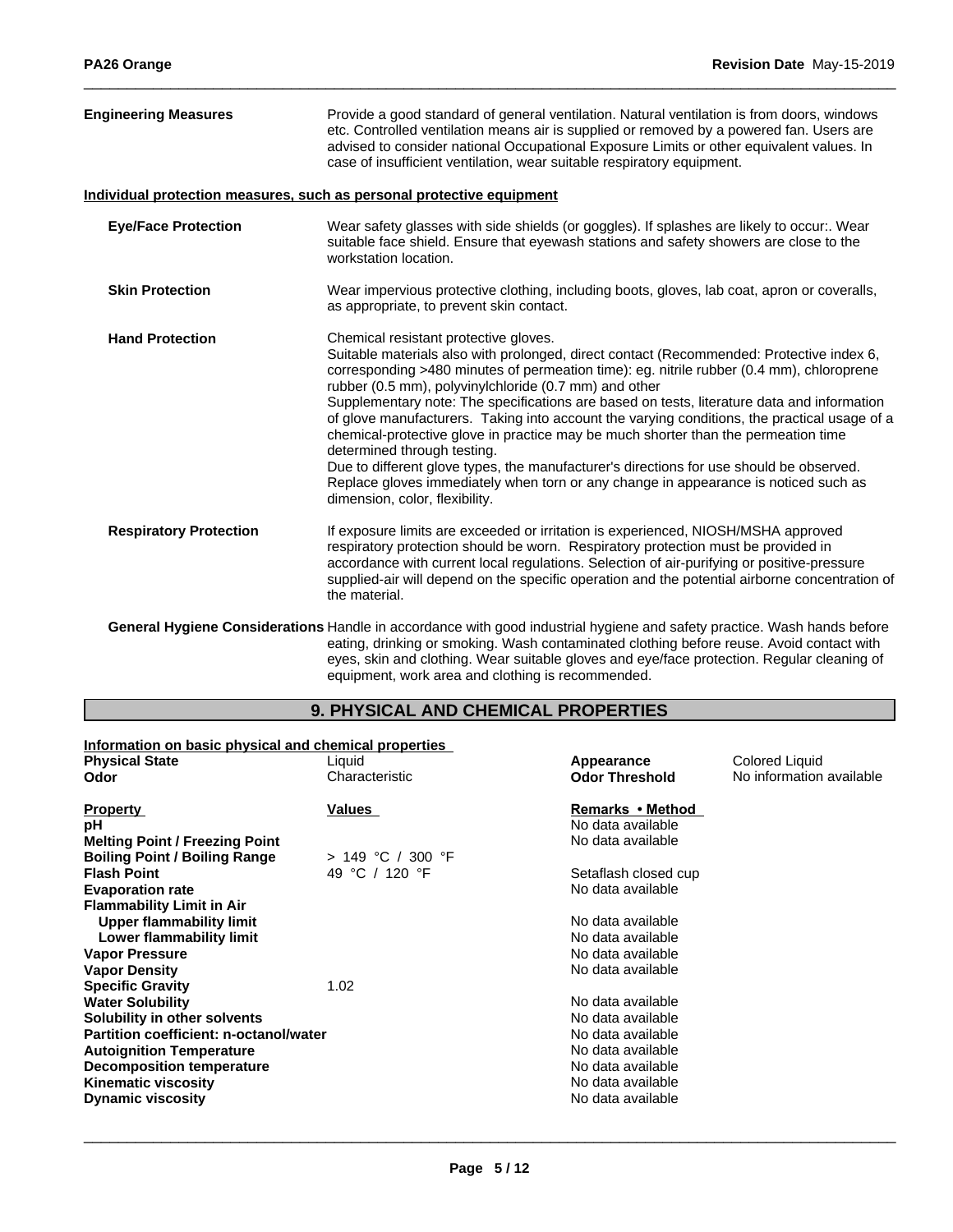| <b>Explosive Properties</b><br><b>Oxidizing Properties</b>     | No data available<br>No data available   |                                     |                                                  |
|----------------------------------------------------------------|------------------------------------------|-------------------------------------|--------------------------------------------------|
| <b>Other Information</b>                                       |                                          |                                     |                                                  |
| <b>Photochemically Reactive</b><br>Weight Per Gallon (Ibs/gal) | Yes<br>8.54                              |                                     |                                                  |
| VOC by weight %<br>(less water)<br>53.44                       | VOC by volume %<br>(less water)<br>56.96 | VOC Ibs/gal<br>(less water)<br>4.57 | <b>VOC grams/liter</b><br>(less water)<br>547.33 |

## **10. STABILITY AND REACTIVITY**

#### **Reactivity**

No information available.

#### **Chemical stability**

Stable under normal conditions.

#### **Possibility of Hazardous Reactions**

None under normal processing.

#### **Conditions to avoid**

Keep away from open flames, hot surfaces and sources of ignition.

#### **Incompatible materials**

Strong acids. Strong bases. Strong oxidizing agents. Reducing agent.

#### **Hazardous Decomposition Products**

Thermal decomposition can lead to release of irritating gases and vapors. Carbon dioxide (CO2). Carbon monoxide.

### **11. TOXICOLOGICAL INFORMATION**

### **Information on likely routes of exposure**

| <b>Inhalation</b>   |
|---------------------|
| <b>Eve Contact</b>  |
| <b>Skin Contact</b> |
| Ingestion           |

Specific test data for the substance or mixture is not available. **Eye Contact** Specific test data for the substance or mixture is not available. Specific test data for the substance or mixture is not available. Specific test data for the substance or mixture is not available.

| <b>Oral LD50</b>      |  |
|-----------------------|--|
| $>$ 5000 mg/kg (Rat)  |  |
| $= 8400$ mg/kg (Rat)  |  |
| $> 10000$ mg/kg (Rat) |  |
| $= 1110$ mg/kg (Rat)  |  |
| $=$ 3500 mg/kg (Rat)  |  |
| $=$ 3280 mg/kg (Rat)  |  |
| $=$ 3500 mg/kg (Rat)  |  |
| $= 1630$ mg/kg (Rat)  |  |
| $= 1400$ mg/kg (Rat)  |  |
|                       |  |

| Component                                  | Dermal LD50               |
|--------------------------------------------|---------------------------|
| Solvent naphtha, petroleum, heavy aromatic | Rabbit<br>$> 2$ mL/kg $'$ |
| 64742-94-5                                 |                           |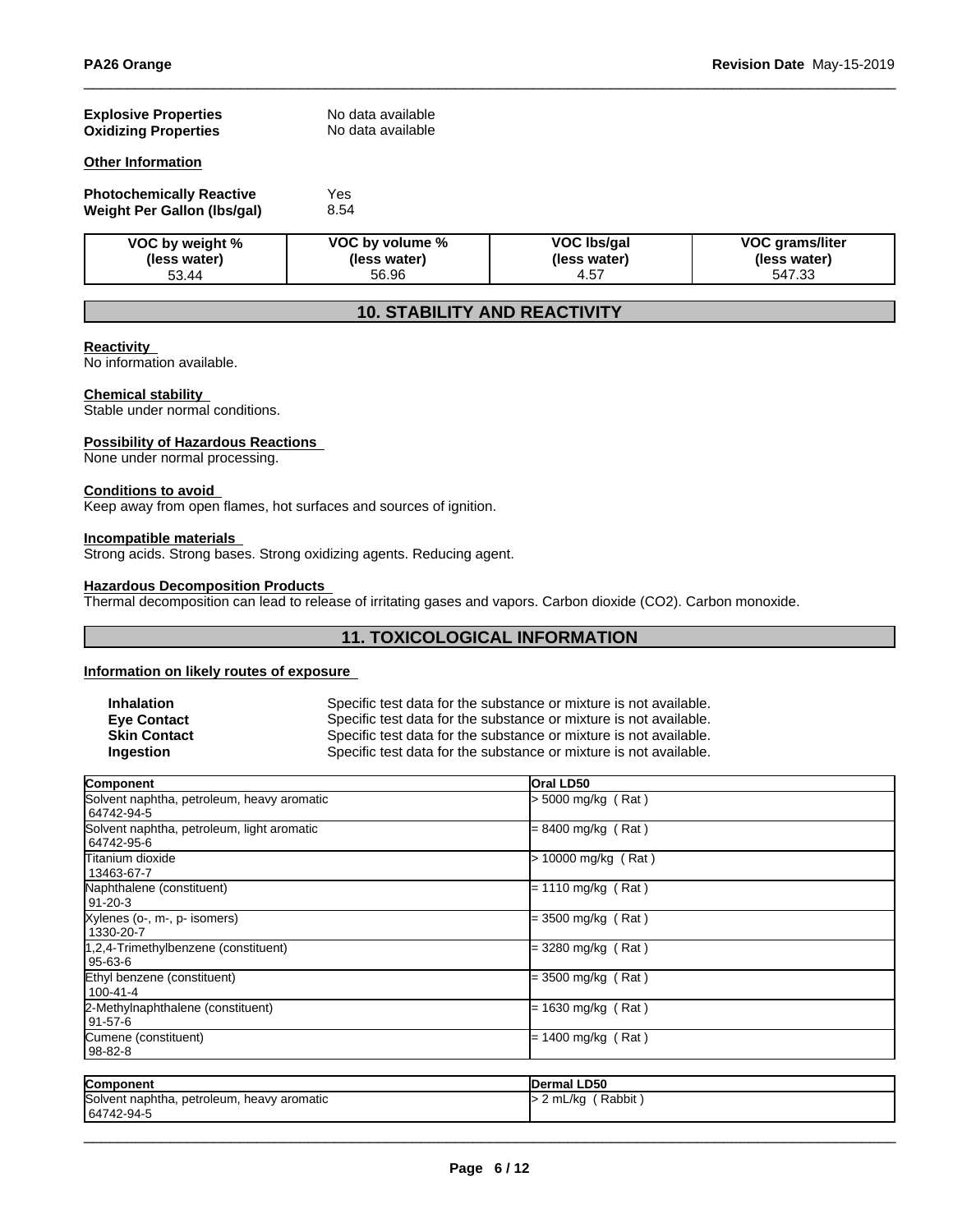| Solvent naphtha, petroleum, light aromatic<br>64742-95-6 | $>$ 2000 mg/kg (Rabbit)             |
|----------------------------------------------------------|-------------------------------------|
| Naphthalene (constituent)<br>91-20-3                     | $= 1120$ mg/kg (Rabbit)             |
| Xylenes (o-, m-, p- isomers)<br>1330-20-7                | > 4350 mg/kg (Rabbit)               |
| 1,2,4-Trimethylbenzene (constituent)<br>  95-63-6        | > 3160 mg/kg (Rabbit)               |
| Ethyl benzene (constituent)<br>100-41-4                  | $= 15400$ mg/kg (Rabbit)            |
| Cumene (constituent)<br>98-82-8                          | = 12300 µL/kg ( Rabbit )            |
|                                                          |                                     |
| Component                                                | Inhalation LC50                     |
| Solvent naphtha, petroleum, heavy aromatic<br>64742-94-5 | > 590 mg/m <sup>3</sup> (Rat) 4 h   |
| Solvent naphtha, petroleum, light aromatic<br>64742-95-6 | $= 3400$ ppm (Rat) 4 h              |
| Naphthalene (constituent)<br>$ 91-20-3 $                 | $>$ 340 mg/m <sup>3</sup> (Rat) 1 h |
| Xylenes (o-, m-, p- isomers)<br>1330-20-7                | $= 29.08$ mg/L (Rat) 4 h            |
| 1,2,4-Trimethylbenzene (constituent)<br>$95 - 63 - 6$    | $= 18$ g/m <sup>3</sup> (Rat) 4 h   |
| Ethyl benzene (constituent)<br>100-41-4                  | $= 17.4$ mg/L (Rat) 4 h             |
| Cumene (constituent)<br>98-82-8                          | > 3577 ppm (Rat) 6 h                |

#### **Information on toxicological effects**

**Symptoms** Specific test data for the substance or mixture is not available.

### **Delayed and immediate effects as well as chronic effects from short and long-term exposure**

| <b>Skin corrosion/irritation</b><br>Eye damage/irritation<br><b>Irritation</b><br><b>Corrosivity</b><br><b>Sensitization</b><br><b>Mutagenic Effects</b><br><b>Carcinogenic effects</b> | Specific test data for the substance or mixture is not available.<br>Specific test data for the substance or mixture is not available.<br>Specific test data for the substance or mixture is not available.<br>Specific test data for the substance or mixture is not available.<br>Specific test data for the substance or mixture is not available.<br>Specific test data for the substance or mixture is not available.<br>Specific test data for the substance or mixture is not available. Suspected of causing<br>cancer. (based on components). |  |
|-----------------------------------------------------------------------------------------------------------------------------------------------------------------------------------------|--------------------------------------------------------------------------------------------------------------------------------------------------------------------------------------------------------------------------------------------------------------------------------------------------------------------------------------------------------------------------------------------------------------------------------------------------------------------------------------------------------------------------------------------------------|--|
| <b>Reproductive Effects</b>                                                                                                                                                             | Specific test data for the substance or mixture is not available.                                                                                                                                                                                                                                                                                                                                                                                                                                                                                      |  |
| STOT - single exposure                                                                                                                                                                  | Specific test data for the substance or mixture is not available.                                                                                                                                                                                                                                                                                                                                                                                                                                                                                      |  |
| <b>STOT - repeated exposure</b>                                                                                                                                                         | Specific test data for the substance or mixture is not available.                                                                                                                                                                                                                                                                                                                                                                                                                                                                                      |  |
| <b>Chronic Toxicity</b>                                                                                                                                                                 | Specific test data for the substance or mixture is not available                                                                                                                                                                                                                                                                                                                                                                                                                                                                                       |  |
| <b>Aspiration hazard</b>                                                                                                                                                                | Specific test data for the substance or mixture is not available. May be fatal if swallowed                                                                                                                                                                                                                                                                                                                                                                                                                                                            |  |
|                                                                                                                                                                                         | and enters airways. (based on components).                                                                                                                                                                                                                                                                                                                                                                                                                                                                                                             |  |
| Carcinogenicity                                                                                                                                                                         | The table below indicates whether each agency has listed any ingredient as a carcinogen.                                                                                                                                                                                                                                                                                                                                                                                                                                                               |  |
| Component                                                                                                                                                                               | <b>ACGIH</b>                                                                                                                                                                                                                                                                                                                                                                                                                                                                                                                                           |  |
| Naphthalene (constituent)<br>$91 - 20 - 3$                                                                                                                                              | lАЗ                                                                                                                                                                                                                                                                                                                                                                                                                                                                                                                                                    |  |
| Ethyl benzene (constituent)<br>100-41-4                                                                                                                                                 | lA3                                                                                                                                                                                                                                                                                                                                                                                                                                                                                                                                                    |  |
| Component                                                                                                                                                                               | liarc                                                                                                                                                                                                                                                                                                                                                                                                                                                                                                                                                  |  |
| Titanium dioxide                                                                                                                                                                        | Group 2B                                                                                                                                                                                                                                                                                                                                                                                                                                                                                                                                               |  |
| 13463-67-7                                                                                                                                                                              |                                                                                                                                                                                                                                                                                                                                                                                                                                                                                                                                                        |  |
| Naphthalene (constituent)<br>91-20-3                                                                                                                                                    | Group 2B                                                                                                                                                                                                                                                                                                                                                                                                                                                                                                                                               |  |
| Ethyl benzene (constituent)<br>$100 - 41 - 4$                                                                                                                                           | Group 2B                                                                                                                                                                                                                                                                                                                                                                                                                                                                                                                                               |  |
| Cumene (constituent)<br>98-82-8                                                                                                                                                         | Group 2B                                                                                                                                                                                                                                                                                                                                                                                                                                                                                                                                               |  |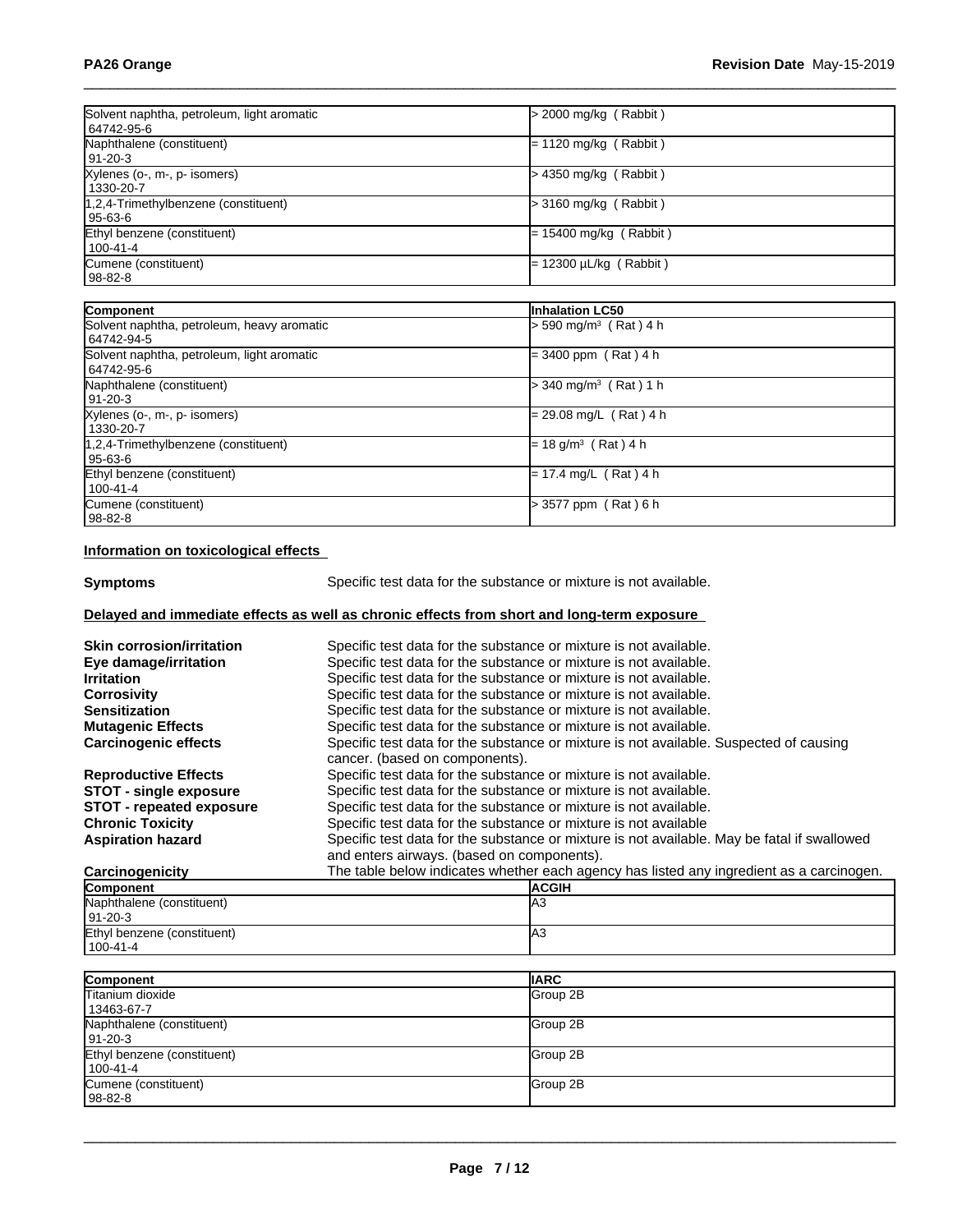| Component                 | <b>INTP</b>            |
|---------------------------|------------------------|
| Naphthalene (constituent) | Reasonably Anticipated |
| $ 91-20-3 $               |                        |
| Cumene (constituent)      | Reasonably Anticipated |
| 98-82-8                   |                        |
|                           |                        |
| Component                 | <b>OSHA</b>            |
| Titanium dioxide          |                        |
| 13463-67-7                |                        |
| Naphthalene (constituent) |                        |
| 91-20-3                   |                        |

| 100-41-4             |  |
|----------------------|--|
| Cumene (constituent) |  |
| 98-82-8              |  |
|                      |  |

#### **Numerical measures of toxicity - Product Information**

Ethyl benzene (constituent)

**Unknown Acute Toxicity** 0 % of the mixture consists of ingredient(s) of unknown toxicity

 $\boldsymbol{\mathsf{X}}$ 

#### **The following values are calculated based on chapter 3.1 of the GHS document**

| ATEmix (oral)                 | 14,123.00 mg/kg      |
|-------------------------------|----------------------|
| <b>ATEmix (dermal)</b>        | 37,263.00 mg/kg mg/l |
| ATEmix (inhalation-dust/mist) | 26.00 ma/l           |
| ATEmix (inhalation-vapor)     | 190.00 ma/l          |

### **12. ECOLOGICAL INFORMATION**

#### **Ecotoxicity**

Specific test data for the substance or mixture is not available. Toxic to aquatic life with long lasting effects. (based on components).

0 % of the mixture consists of component(s) of unknown hazards to the aquatic environment

| <b>Component</b>            | Algae/aguatic plants                                             |
|-----------------------------|------------------------------------------------------------------|
| Ethyl benzene (constituent) | 96h EC50 Pseudokirchneriella subcapitata: > 438 mg/L             |
| 1100-41-4                   | 96h EC50 Pseudokirchneriella subcapitata: 1.7 - 7.6 mg/L static  |
|                             | $ 72h$ EC50 Pseudokirchneriella subcapitata: = 4.6 mg/L          |
|                             | 72h EC50 Pseudokirchneriella subcapitata: 2.6 - 11.3 mg/L static |
| Cumene (constituent)        | $ 72h$ EC50 Pseudokirchneriella subcapitata: = 2.6 mg/L          |
| 98-82-8                     |                                                                  |

| Component                                  | <b>Fish</b>                                                   |
|--------------------------------------------|---------------------------------------------------------------|
| Solvent naphtha, petroleum, heavy aromatic | 96h LC50 Pimephales promelas: $= 19$ mg/L (static)            |
| 64742-94-5                                 | 96h LC50 Oncorhynchus mykiss: $= 2.34$ mg/L                   |
|                                            | 96h LC50 Lepomis macrochirus: $= 1740$ mg/L (static)          |
|                                            | $ 96h$ LC50 Pimephales promelas: $=$ 45 mg/L (flow-through)   |
|                                            | 96h LC50 Pimephales promelas: $= 41$ mg/L                     |
| Solvent naphtha, petroleum, light aromatic | 96h LC50 Oncorhynchus mykiss: = 9.22 mg/L                     |
| 64742-95-6                                 |                                                               |
| Naphthalene (constituent)                  | 96h LC50 Pimephales promelas: 5.74 - 6.44 mg/L (flow-through) |
| 91-20-3                                    | 96h LC50 Pimephales promelas: $= 1.99$ mg/L (static)          |
|                                            | 96h LC50 Lepomis macrochirus: $= 31.0265$ mg/L (static)       |
|                                            | 96h LC50 Oncorhynchus mykiss: $= 1.6$ mg/L (flow-through)     |
|                                            | 96h LC50 Oncorhynchus mykiss: 0.91 - 2.82 mg/L (static)       |
| Xylenes (o-, m-, p- isomers)               | 96h LC50 Oncorhynchus mykiss: 2.661 - 4.093 mg/L (static)     |
| 1330-20-7                                  | 96h LC50 Lepomis macrochirus: 7.711 - 9.591 mg/L (static)     |
|                                            | 96h LC50 Lepomis macrochirus: 13.1 - 16.5 mg/L (flow-through) |
|                                            | 96h LC50 Poecilia reticulata: 30.26 - 40.75 mg/L (static)     |
|                                            | 96h LC50 Oncorhynchus mykiss: 13.5 - 17.3 mg/L                |
|                                            | 96h LC50 Lepomis macrochirus: $= 19$ mg/L                     |
|                                            | 96h LC50 Cyprinus carpio: $= 780$ mg/L (semi-static)          |
|                                            | 96h LC50 Cyprinus carpio: > 780 mg/L                          |
|                                            | 96h LC50 Pimephales promelas: = 13.4 mg/L (flow-through)      |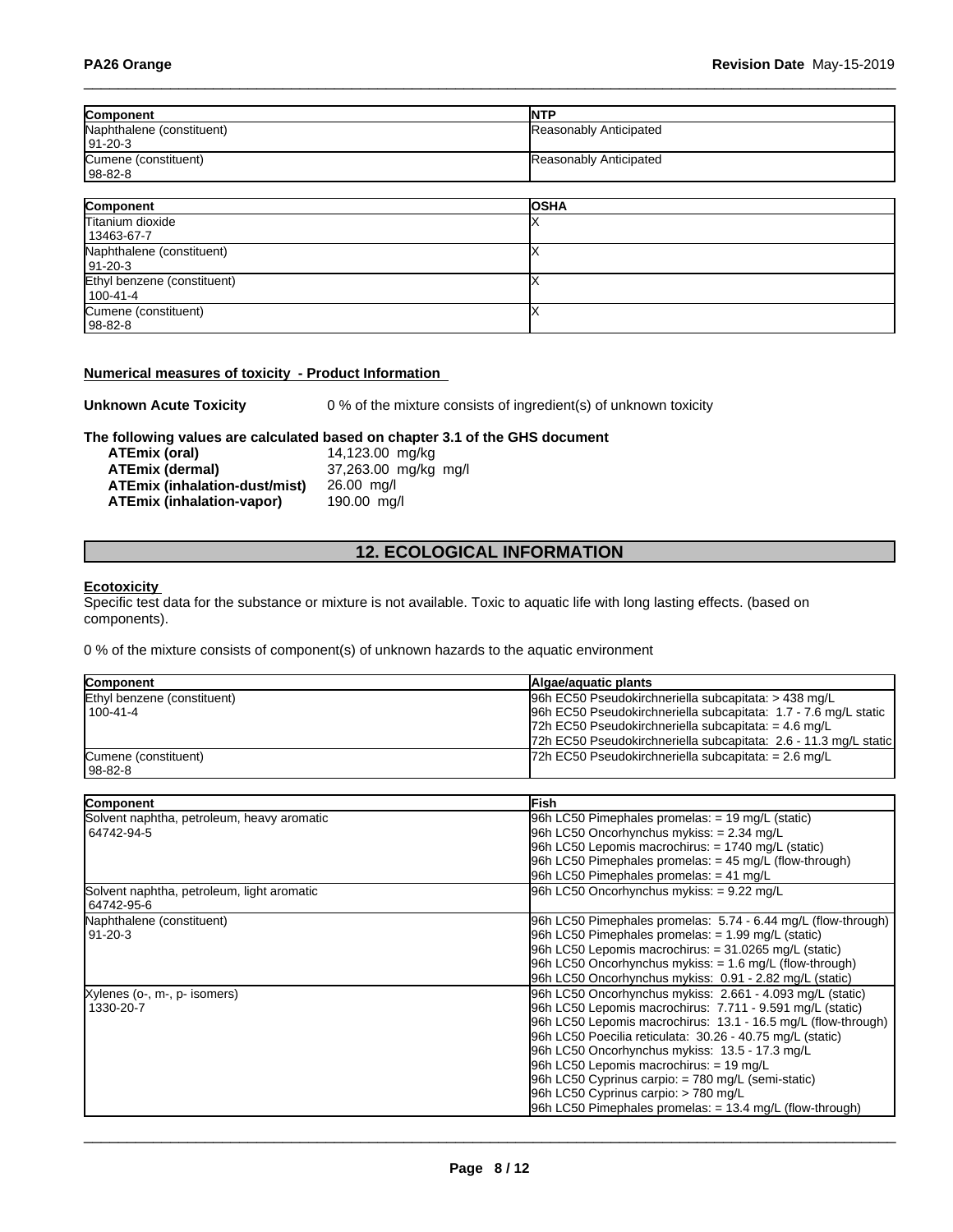|                                      | 96h LC50 Pimephales promelas: 23.53 - 29.97 mg/L (static)     |
|--------------------------------------|---------------------------------------------------------------|
| 1,2,4-Trimethylbenzene (constituent) | 96h LC50 Pimephales promelas: 7.19 - 8.28 mg/L (flow-through) |
| l 95-63-6                            |                                                               |
| Ethyl benzene (constituent)          | 96h LC50 Pimephales promelas: 7.55 - 11 mg/L (flow-through)   |
| 100-41-4                             | 96h LC50 Poecilia reticulata: $= 9.6$ mg/L (static)           |
|                                      | 96h LC50 Oncorhynchus mykiss: 11.0 - 18.0 mg/L (static)       |
|                                      | 96h LC50 Pimephales promelas: 9.1 - 15.6 mg/L (static)        |
|                                      | $96h$ LC50 Oncorhynchus mykiss: $=$ 4.2 mg/L (semi-static)    |
|                                      | 96h LC50 Lepomis macrochirus: $=$ 32 mg/L (static)            |
| Cumene (constituent)                 | $ 96h$ LC50 Oncorhynchus mykiss: $=$ 4.8 mg/L (flow-through)  |
| 98-82-8                              | 96h LC50 Poecilia reticulata: $= 5.1$ mg/L (semi-static)      |
|                                      | 96h LC50 Pimephales promelas: 6.04 - 6.61 mg/L (flow-through) |
|                                      | 96h LC50 Oncorhynchus mykiss: = 2.7 mg/L (semi-static)        |

| Component                                                | <b>Crustacea</b>                                                                                                                            |
|----------------------------------------------------------|---------------------------------------------------------------------------------------------------------------------------------------------|
| Solvent naphtha, petroleum, heavy aromatic<br>64742-94-5 | 48h EC50 Daphnia magna: = 0.95 mg/L                                                                                                         |
| Solvent naphtha, petroleum, light aromatic<br>64742-95-6 | 48h EC50 Daphnia magna: $= 6.14$ mg/L                                                                                                       |
| Naphthalene (constituent)<br>91-20-3                     | 48h EC50 Daphnia magna: 1.09 - 3.4 mg/L Static<br>48h EC50 Daphnia magna: $= 1.96$ mg/L Flow through<br>48h LC50 Daphnia magna: = 2.16 mg/L |
| Xylenes (o-, m-, p- isomers)<br>1330-20-7                | 48h EC50 water flea: $=$ 3.82 mg/L<br>48h LC50 Gammarus lacustris: = 0.6 mg/L                                                               |
| 1.2.4-Trimethylbenzene (constituent)<br>95-63-6          | 48h EC50 Daphnia magna: $= 6.14$ mg/L                                                                                                       |
| Ethyl benzene (constituent)<br>$100 - 41 - 4$            | 48h EC50 Daphnia magna: 1.8 - 2.4 mg/L                                                                                                      |
| Cumene (constituent)<br>  98-82-8                        | 48h EC50 Daphnia magna: 7.9 - 14.1 mg/L Static<br>48h EC50 Daphnia magna: = 0.6 mg/L                                                        |

#### **Persistence and Degradability**

No information available.

#### **Bioaccumulation**

No information available

| Component                                                | <b>Partition coefficient</b> |
|----------------------------------------------------------|------------------------------|
| Solvent naphtha, petroleum, heavy aromatic<br>64742-94-5 | $2.9 - 6.1$                  |
| Naphthalene (constituent)<br>91-20-3                     | 13.6                         |
| Xylenes (o-, m-, p- isomers)<br>1330-20-7                | $2.77 - 3.15$                |
| 1,2,4-Trimethylbenzene (constituent)<br>l 95-63-6        | 3.63                         |
| Ethyl benzene (constituent)<br>100-41-4                  | 3.2                          |
| 2-Methylnaphthalene (constituent)<br>  91-57-6           | 3.86                         |
| Cumene (constituent)<br>  98-82-8                        | 3.7                          |

### **Other adverse effects**

No information available

## **13. DISPOSAL CONSIDERATIONS**

| Waste treatment methods       |                                                                                                   |
|-------------------------------|---------------------------------------------------------------------------------------------------|
| <b>Waste Disposal Methods</b> | Contain and dispose of waste according to local regulations.                                      |
| <b>Contaminated Packaging</b> | Empty containers should be taken to an approved waste handling site for recycling or<br>disposal. |

### **14. TRANSPORT INFORMATION**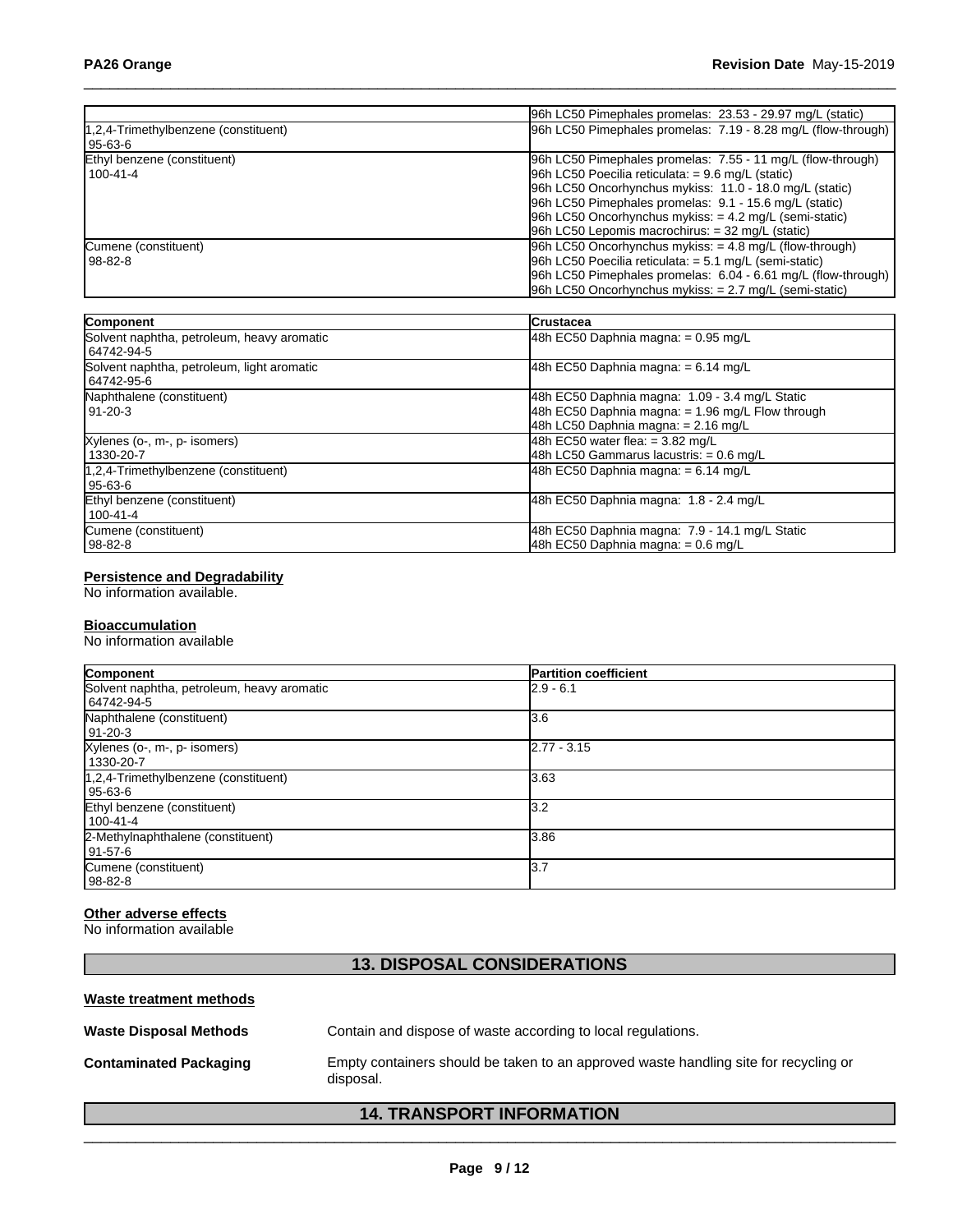| Note:                       | This information is not intended to convey all specific transportation requirements relating to<br>this product. Transportation classifications may vary by container volume and may be<br>influenced by regional or country variations in regulations. Additional transportation<br>information can be found in the specific regulations for your mode of transportation. It is the<br>responsibility of the transporting organization to follow all applicable laws, regulations and<br>rules relating to the transportation of the material. |
|-----------------------------|-------------------------------------------------------------------------------------------------------------------------------------------------------------------------------------------------------------------------------------------------------------------------------------------------------------------------------------------------------------------------------------------------------------------------------------------------------------------------------------------------------------------------------------------------|
| <b>DOT</b>                  | In the U.S. and Canada, this material may be reclassified as a combustible liquid and is not<br>regulated, via surface transportation, in containers less than 119 gallons or 450 liters [per<br>49 CFR 173.150 (f)] [per Transportation of Dangerous Goods Regulations/Clear Language<br>Part 1.33.                                                                                                                                                                                                                                            |
| UN/ID no.                   | UN1210                                                                                                                                                                                                                                                                                                                                                                                                                                                                                                                                          |
| <b>Proper Shipping Name</b> | Printing Ink                                                                                                                                                                                                                                                                                                                                                                                                                                                                                                                                    |
| <b>Hazard Class</b>         | 3                                                                                                                                                                                                                                                                                                                                                                                                                                                                                                                                               |
| <b>Packing Group</b>        | Ш                                                                                                                                                                                                                                                                                                                                                                                                                                                                                                                                               |
| ICAO / IATA / IMDG / IMO    |                                                                                                                                                                                                                                                                                                                                                                                                                                                                                                                                                 |
| UN/ID no.                   | UN1210                                                                                                                                                                                                                                                                                                                                                                                                                                                                                                                                          |
| <b>Proper Shipping Name</b> | Printing Ink                                                                                                                                                                                                                                                                                                                                                                                                                                                                                                                                    |
| <b>Hazard Class</b>         | 3                                                                                                                                                                                                                                                                                                                                                                                                                                                                                                                                               |
| <b>Packing Group</b>        | Ш                                                                                                                                                                                                                                                                                                                                                                                                                                                                                                                                               |

### **15. REGULATORY INFORMATION**

### **International Inventories**

All components are listed on the TSCA Inventory. For further information, please contact:. Supplier (manufacturer/importer/downstream user/distributor).

#### **U.S. Federal Regulations**

#### **SARA 313**

Section 313 of Title III of the Superfund Amendments and Reauthorization Act of 1986 (SARA). This product contains a chemical or chemicals which are subject to the reporting requirements of the Act and Title 40 of the Code of Federal Regulations, Part 372.

| Component                            | <b>CAS-No</b> | Weight % | <b>SARA 313 - Threshold</b><br><b>Values</b> |
|--------------------------------------|---------------|----------|----------------------------------------------|
| Naphthalene (constituent)            | $91 - 20 - 3$ | - ი      | υ.                                           |
| Xylenes (o-, m-, p- isomers)         | 1330-20-7     | $-5$     |                                              |
| 1,2,4-Trimethylbenzene (constituent) | $95-63-6$     | - ວ      |                                              |
| Ethyl benzene (constituent)          | 100-41-4      |          | O.,                                          |

### **Clean Air Act,Section 112 Hazardous Air Pollutants (HAPs) (see 40 CFR 61)**

This product contains the following substances which are listed hazardous air pollutants (HAPS) under Section 112 of the Clean Air Act:.

| <b>Component</b>                           | <b>CAS-No</b> | Weight % |
|--------------------------------------------|---------------|----------|
| Naphthalene (constituent)                  | $91 - 20 - 3$ | - 5      |
| Xylenes (o-, m-, p- isomers)               | 1330-20-7     | - 5      |
| Ethyl benzene (constituent)                | 100-41-4      |          |
| Chlorobenzene                              | 108-90-7      | < 0.5    |
| Xylenes (o-, m-, p- isomers) (constituent) | 1330-20-7     | < 0.5    |
| Cumene (constituent)                       | 98-82-8       | < 0.5    |

### **U.S. State Regulations**

| Component                      | <b>Massachusetts</b><br><b>Right To Know</b> |
|--------------------------------|----------------------------------------------|
| Titanium dioxide<br>13463-67-7 |                                              |
| Naphthalene (constituent)      |                                              |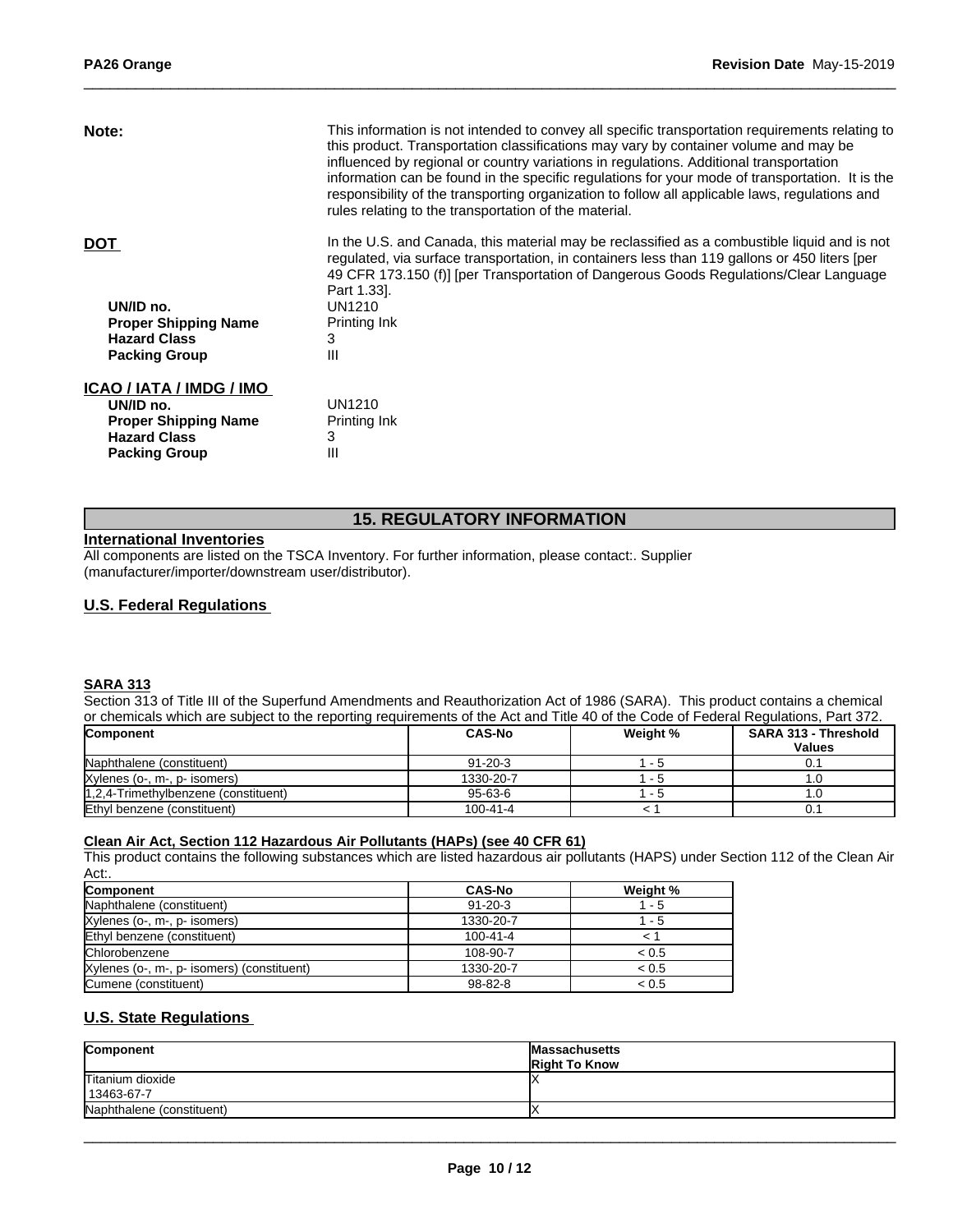| $91-20-3$                                         |  |
|---------------------------------------------------|--|
| Xylenes (o-, m-, p- isomers)<br>1330-20-7         |  |
| 1,2,4-Trimethylbenzene (constituent)<br>  95-63-6 |  |
| Ethyl benzene (constituent)<br>  100-41-4         |  |
| Cumene (constituent)<br>$ 98-82-8 $               |  |

| Component                                            | Minnesota<br><b>Right To Know</b> |
|------------------------------------------------------|-----------------------------------|
| Titanium dioxide<br>13463-67-7                       |                                   |
| Naphthalene (constituent)<br>91-20-3                 |                                   |
| Xylenes (o-, m-, p- isomers)<br>1330-20-7            |                                   |
| $1,2,4$ -Trimethylbenzene (constituent)<br>  95-63-6 |                                   |
| Ethyl benzene (constituent)<br>100-41-4              |                                   |
| Cumene (constituent)<br>98-82-8                      |                                   |

| Component                            | <b>New Jersey</b>    |  |
|--------------------------------------|----------------------|--|
|                                      | <b>Right To Know</b> |  |
| Titanium dioxide                     |                      |  |
| 13463-67-7                           |                      |  |
| Naphthalene (constituent)            |                      |  |
| 91-20-3                              |                      |  |
| Xylenes (o-, m-, p- isomers)         |                      |  |
| 1330-20-7                            |                      |  |
| 1,2,4-Trimethylbenzene (constituent) |                      |  |
| 95-63-6                              |                      |  |
| Ethyl benzene (constituent)          |                      |  |
| 100-41-4                             |                      |  |
| 2-Methylnaphthalene (constituent)    |                      |  |
| 91-57-6                              |                      |  |
| Cumene (constituent)                 |                      |  |
| 98-82-8                              |                      |  |

| Component                                            | Pennsylvania<br><b>Right To Know</b> |
|------------------------------------------------------|--------------------------------------|
| Titanium dioxide<br>13463-67-7                       |                                      |
| Naphthalene (constituent)<br>91-20-3                 |                                      |
| Xylenes (o-, m-, p- isomers)<br>1330-20-7            |                                      |
| $1,2,4$ -Trimethylbenzene (constituent)<br>  95-63-6 |                                      |
| Ethyl benzene (constituent)<br>100-41-4              |                                      |
| Cumene (constituent)<br>98-82-8                      |                                      |

### **California Prop. 65**

This product contains chemical(s) known to the State of California to cause cancer and/or to cause birth defects or other reproductive harm

| <b>Component</b>            | <b>California Prop. 65</b> |
|-----------------------------|----------------------------|
| Titanium dioxide            | Carcinogen                 |
| Naphthalene (constituent)   | Carcinogen                 |
| Ethyl benzene (constituent) | Carcinogen                 |
| Cumene (constituent)        | Carcinogen                 |

*- This product contains titanium dioxide in a non-respirable form. Inhalation of titanium dioxide is unlikely to occur from exposure to this product*